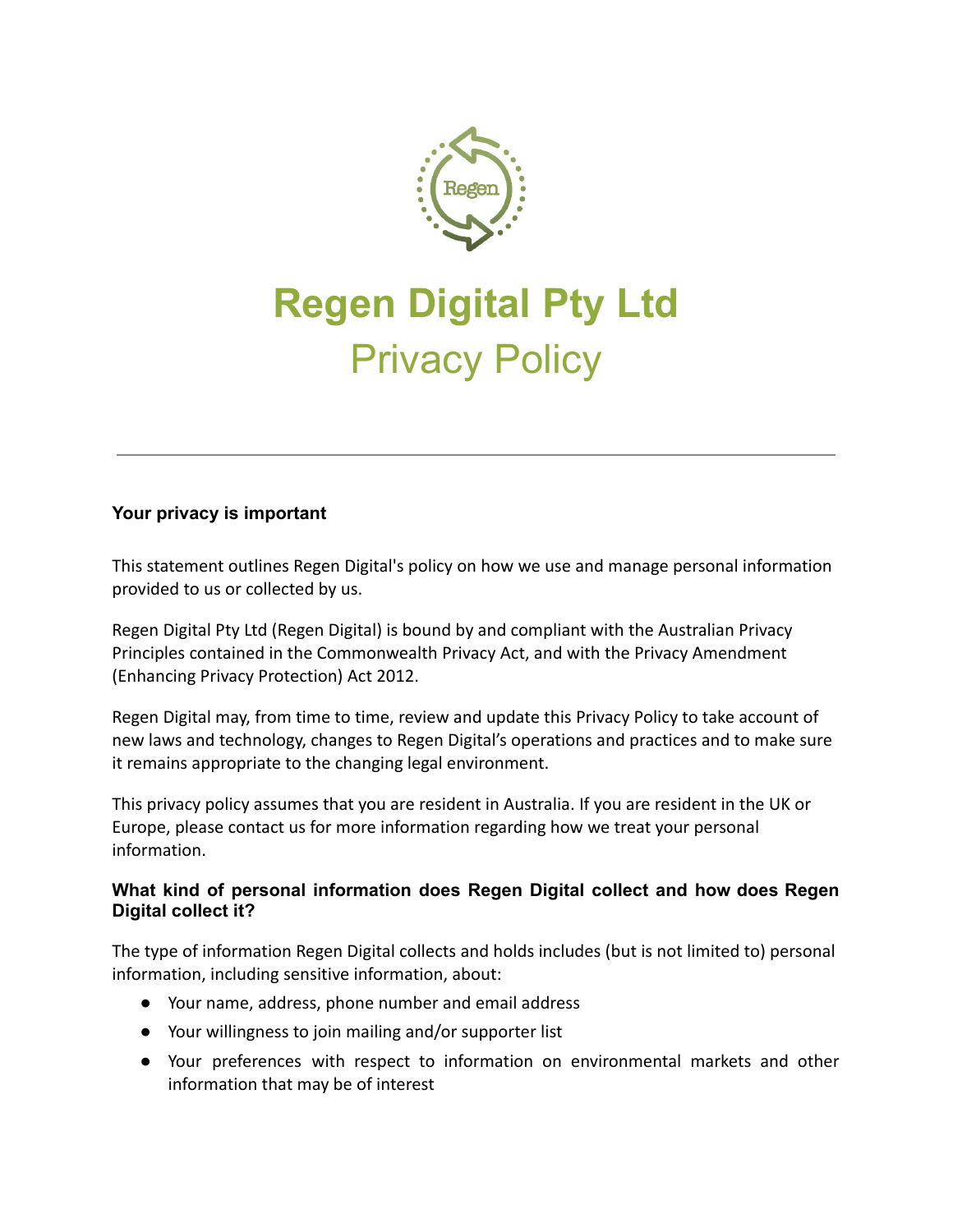

## **Personal Information you provide:**

Regen Digital will generally collect personal information held about an individual by way of online forms on its web platform. You do have the right to seek to deal with us anonymously or using a pseudonym, but in almost every circumstance it will not be practicable for us to deal with you or provide any services to you except for the most general responses to general enquiries, unless you identify yourself.

## **Personal Information collected by other people:**

Regen Digital is not responsible for, and has no control over, the collection of personal information by third parties who may also use the Regen Digital platform.

In some circumstances Regen Digital may be provided with personal information about an individual from a third party. In such circumstances, we will treat such personal information as if it were collected by us and the terms of this Privacy Policy will apply.

# **How will Regen Digital use the personal information you provide?**

Regen Digital will use personal information it collects from you for the primary purpose of providing advisory & digital platform services, and for such other secondary purposes that are related to the primary purpose of collection and reasonably expected, or to which you have consented.

In relation to direct marketing, Regen Digital will use your personal information for direct marketing where you have provided that information, and you are likely to expect direct marketing: only then you will be sent direct marketing containing an opt out. If we use your personal information obtained from elsewhere we will still send you direct marketing information where you have consented and which will also contain an opt out. We will always obtain your consent to use sensitive information as the basis for any of our direct marketing.

## **In relation to employee records:**

Under the Privacy Act, the Australian Privacy Principles do not apply to an employee record. As a result, this Privacy Policy does not apply to Regen Digital's treatment of an employee record, where the treatment is directly related to a current or former employment relationship between Regen Digital and employee. However, Regen Digital must provide access and ensure compliance with the Health Privacy Principles under the Victorian Health Records Act 2001.

## **Job applicants, staff members and contractors:**

In relation to personal information of job applicants, staff members and contractors, Regen Digital's primary purpose of collection is to assess and (if successful) to engage the applicant, staff member or contractor, as the case may be.

The purposes for which Regen Digital uses personal information of job applicants, staff members and contractors include:

for insurance purposes;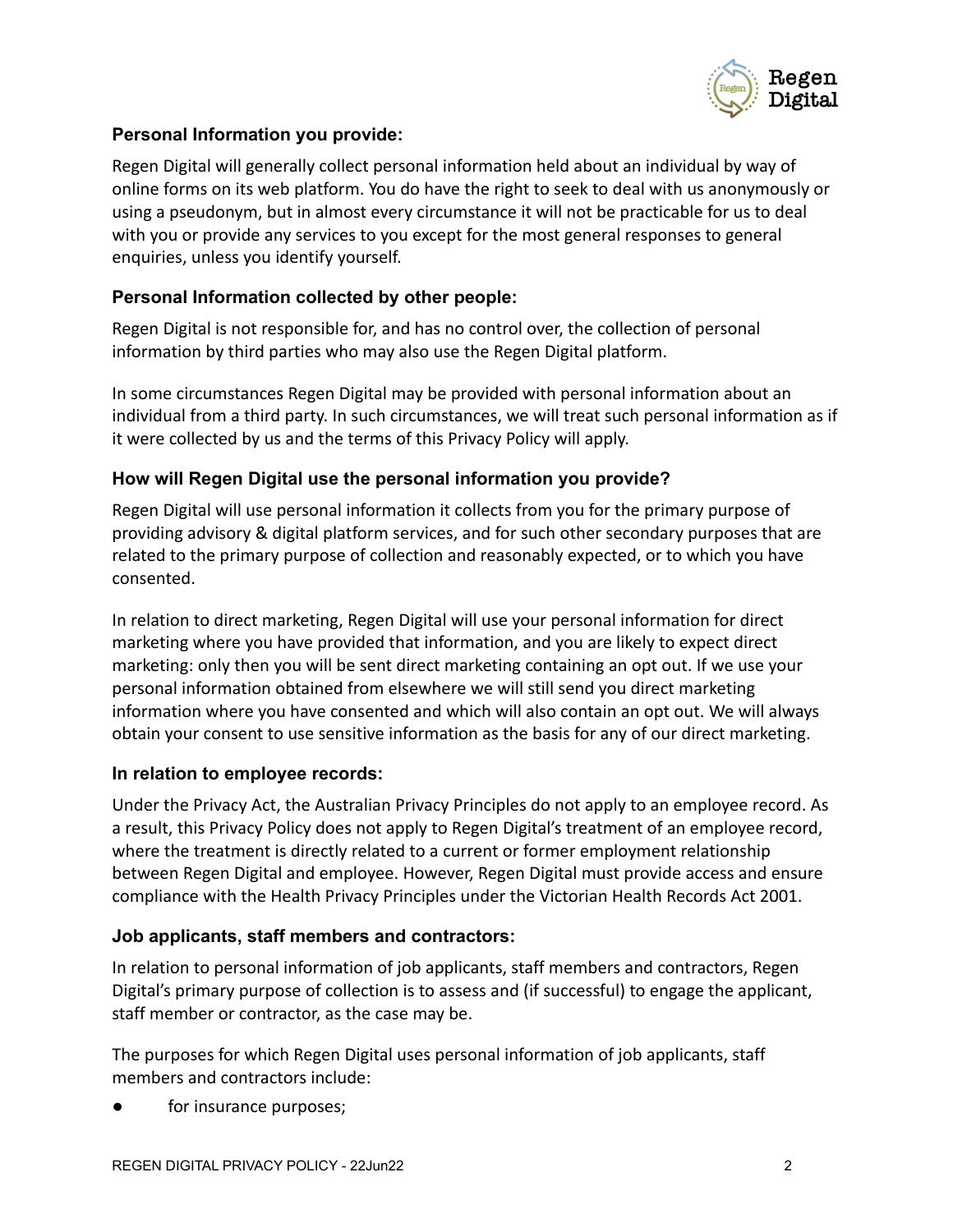

- for assessing the suitability of applicants
- to manage obligations to staff such as payment of salaries
- to satisfy Regen Digital's legal obligations,

Where Regen Digital receives unsolicited job applications these will usually be dealt with in accordance with the unsolicited personal information requirements of the Privacy Act.

#### **Volunteers:**

Regen Digital also obtains personal information about volunteers who assist Regen Digital in its functions or conduct associated activities, such as to enable community associations to manage the local business activities of Regen Digital.

## **Marketing and fundraising:**

Regen Digital treats marketing and seeking funding for the future growth and development of Regen Digital as important. Personal information held by Regen Digital may be disclosed to organisations that assist in Regen Digital's fundraising or marketing. In such circumstances these organisations and their employees must agree to abide by the terms of Regen Digital's Privacy Policy.

## **Who might Regen Digital disclose personal information to?**

Regen Digital may disclose personal information, including sensitive information, held about an individual to:

- government departments;
- people providing services to Regen Digital, and,
- anyone you authorise Regen Digital to disclose information to.

## **Sending information overseas:**

Regen Digital will not send personal information about an individual outside Australia without:

- obtaining the consent of the individual (in some cases this consent will be implied); or
- otherwise complying with the Australian Privacy Principles or other applicable privacy legislation.

The Regen Digital platform is hosted on AWS servers in Australia by our service partner Barnowl.io LLC (trading as Farmier) that is a company based in the US. We also use a tool for creating a farm digital twin called SurveyStack that is developed and maintained by OurSci LLC that is also based in the US, meaning that data collected by this tool will be stored on their servers in the US. Both Barnowl.io LLC and OurSci LLC have Privacy Policies that are consistent with this Privacy Policy. We also use Wordpress and Hubspot to manage communication that is not directly related to a farm digital twin.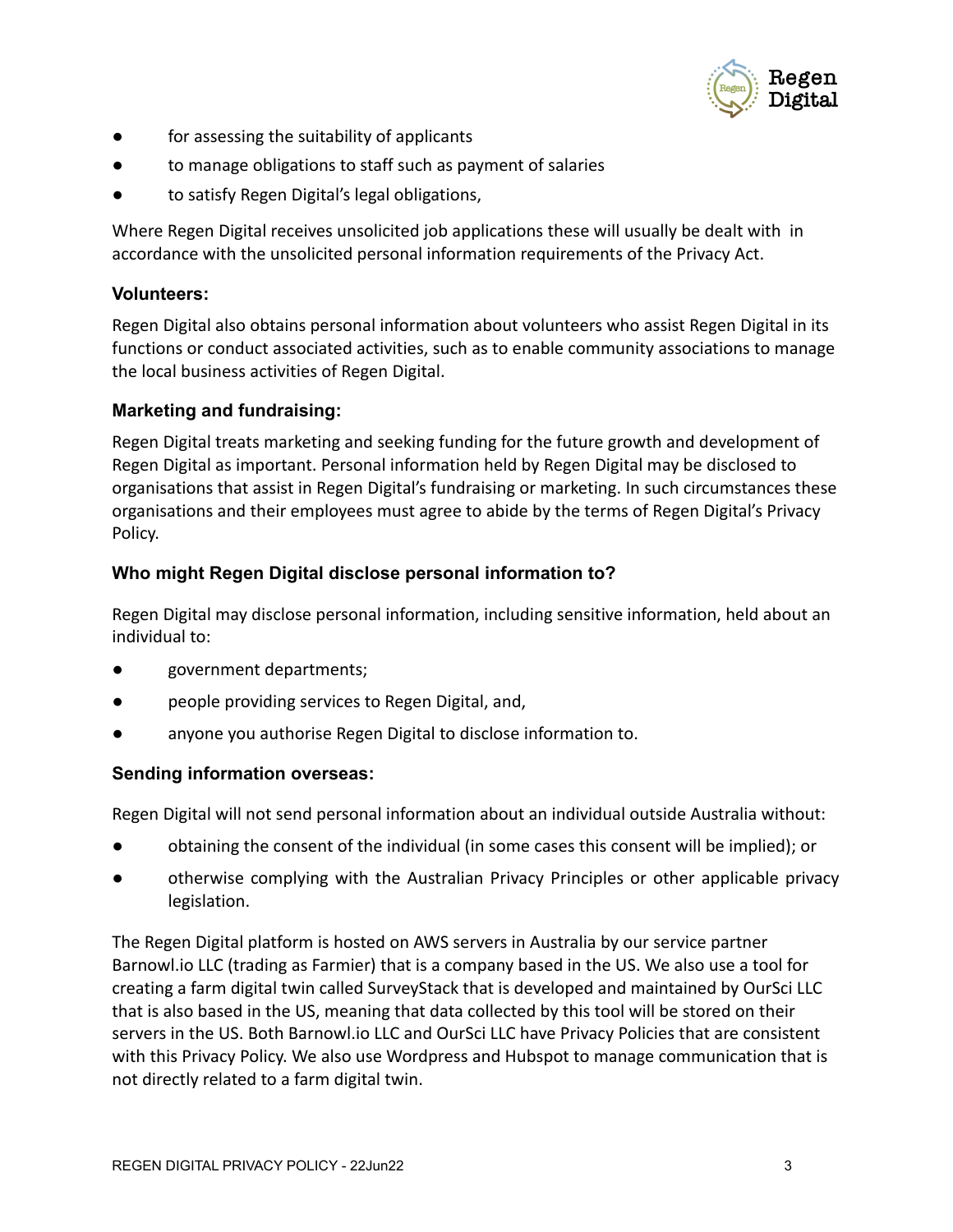

#### **How does Regen Digital treat sensitive information?**

In referring to 'sensitive information', Regen Digital means:

"information relating to a person's racial ethnic origin, political opinions, religion, trade union or other professional or trade association membership, sexual orientation or criminal record, that is also personal information; and health information about an individual".

In the unlikely event that sensitive information is collected, it will be used and disclosed only for the purpose for which it was provided or a directly related secondary purpose, unless you agree otherwise, or the use or disclosure of the sensitive information is allowed by law.

#### **Management and security of personal information**

Regen Digital's staff are required to respect the confidentiality of personal information and the privacy of individuals.

Regen Digital has in place steps to protect the personal information that it holds from misuse, loss, unauthorised access, modification, interference or disclosure by use of various methods including locked storage of paper records and passworded access rights to computerised records.

We have a data breach response plan, which we would follow in the unlikely event of a privacy or data breach.

When you use our website, having your cookies enabled will allow us to maintain the continuity of your browsing session and remember your details when you return. If you adjust your browser settings to block, reject or delete these functions, the webpage may not function in an optimal manner. We may also collect information about your IP address, although this may not identify you.

#### **Updating personal information**

Regen Digital endeavours to ensure that the personal information it holds is accurate, complete and up-to-date. A person may seek to update their personal information held by Regen Digital by contacting the Privacy Officer of Regen Digital at any time.

The Australian Privacy Principles and the Health Privacy Principles require Regen Digital not to store personal information longer than necessary. In particular, the Health Privacy Principles impose certain obligations about the length of time health records must be stored.

You have the right to check what personal information Regen Digital holds about you.

Under the Commonwealth Privacy Act and the Health Records Act, an individual has the right to obtain access to any personal information which Regen Digital holds about them and to advise